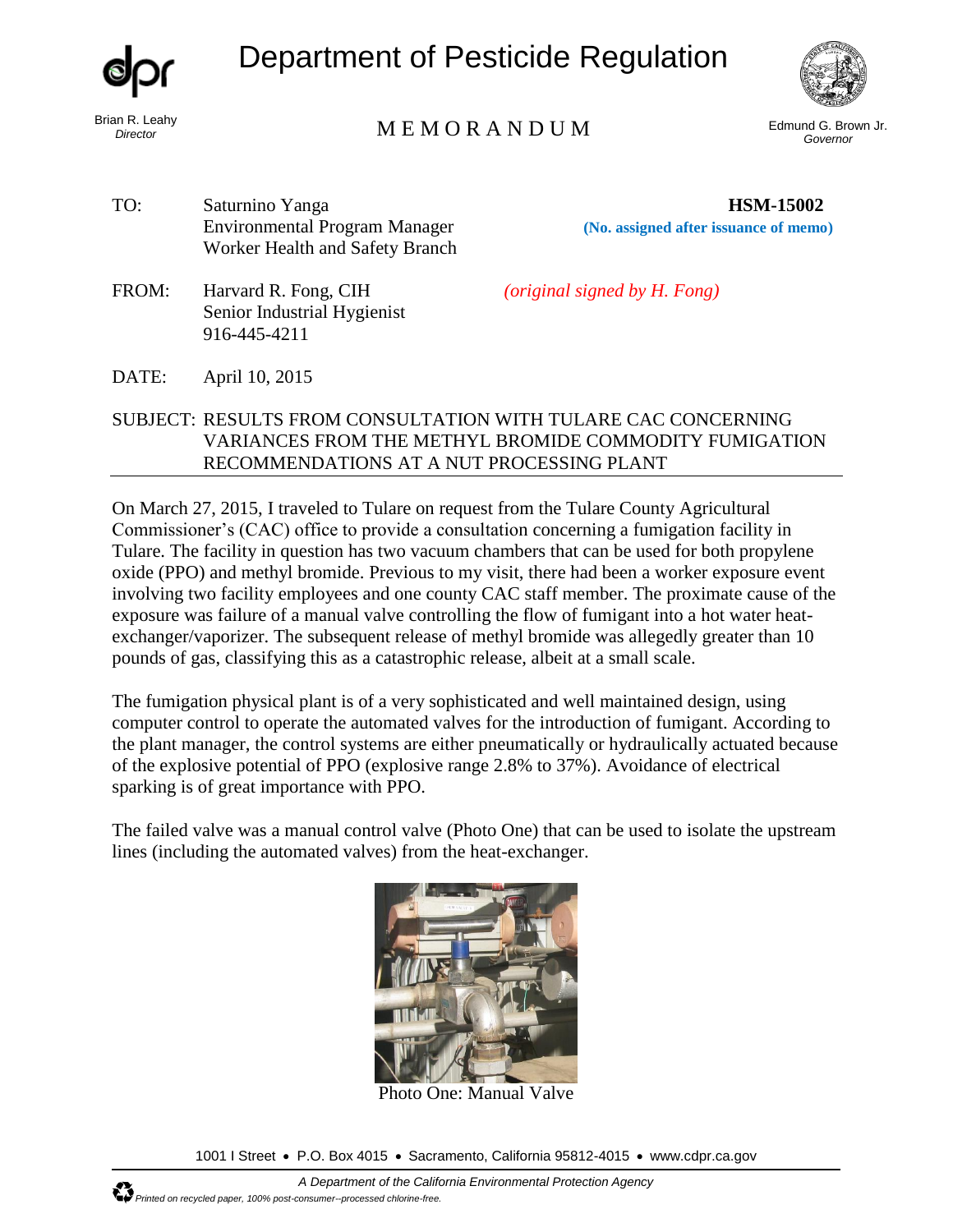Saturnino Yanga April 10, 2015 Page 2

Note that the photo shows the replacement valve and not the failed one which was switched out previous to my visit. During my consultation with the facility staff and the CAC, two issues concerning recommended commodity fumigation conditions were discovered. The most pressing issue was the proximity of one of the chambers to the control room (Photo Two). The control room is within the 10-foot buffer zone normally required for a vacuum chamber (see Reference Manual Methyl Bromide Commodity Fumigation [RefMan MBr], August 8, 1994, page 82: Summary of Buffer Zone Sizes). This places the control room in non-compliance with RefMan MBr. Since the access door to the control room also lies within the buffer zone of the chamber, it is not eligible for the "shear wall" exemption (i.e. no penetrations within the buffer zone). Additionally, the ventilation of the control room appears to be internally circulating, with no clean, outside air being introduced into the control room. This is a non-compliance with Condition 10: Control Room Ventilation (page 41, RefMan MBr)



Photo Two: Control room within chamber buffer zone

Any subsequent fumigations done using methyl bromide in the south chamber will require use of self-contained breathing apparatus (SCBA) for persons working within the buffer zone, which includes the control room. The north chamber buffer zone does not extend to the control room and is therefore exempt from the SCBA requirement because of the buffer zone intrusion. However, because of the lack of fresh air ventilation (Condition 10), and proximity to the fumigation equipment and the north chamber (See Photo Three), SCBA would also be required when methyl bromide is used for this chamber too (Condition 10: Possible Alternative Conditions, page 41 RefMan MBr).